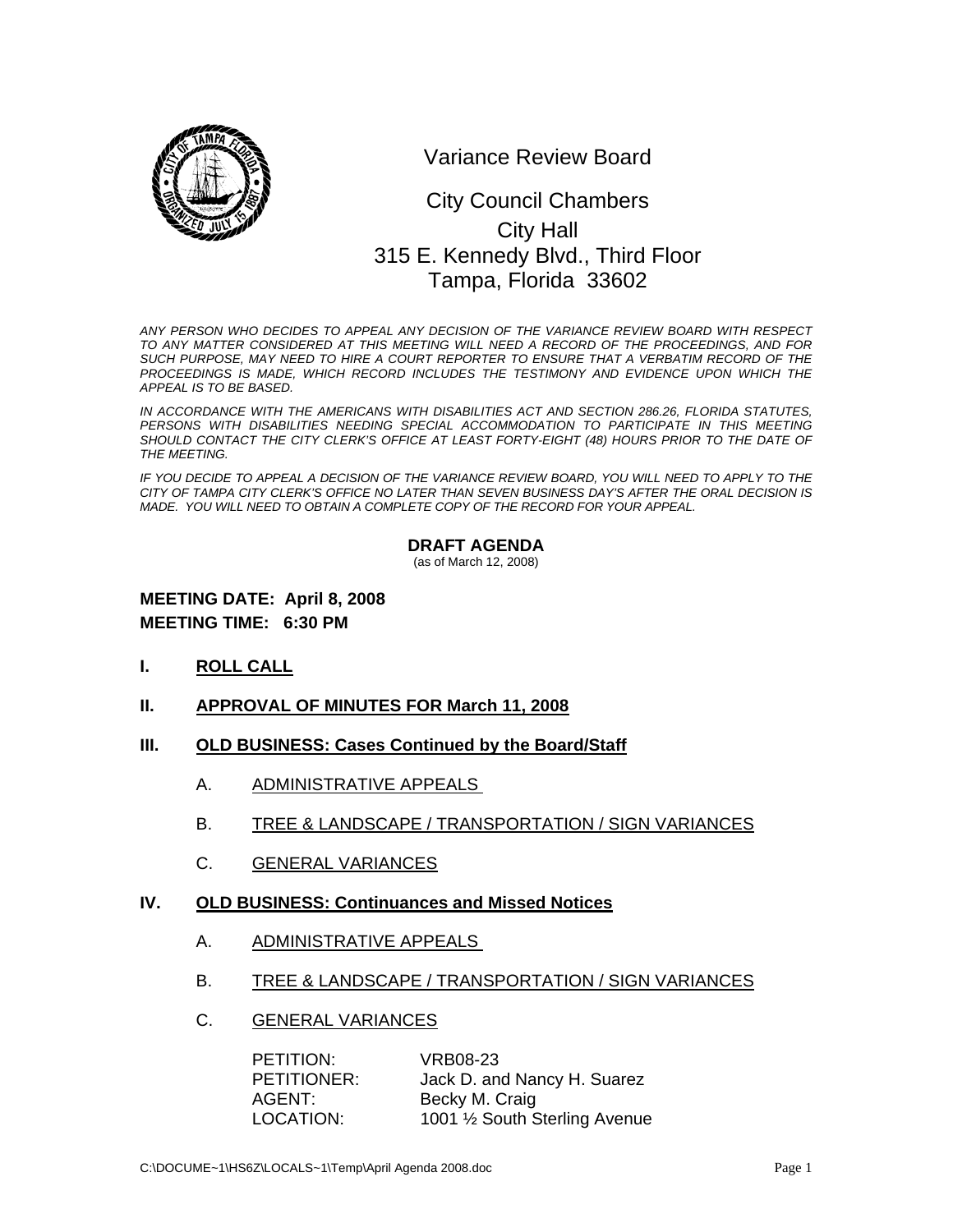| <b>REQUEST:</b>  | To reduce the southern side yard setback from 7' to<br>3'4" and the rear yard setback from 20' to 7', with<br>the allowed encroachment of the eaves and gutters                     |
|------------------|-------------------------------------------------------------------------------------------------------------------------------------------------------------------------------------|
| PURPOSE:         | To build an 8' wall along 155' long west property<br>line abutting medical office; to increase allowable<br>accessory structure square footage from 1125 sq.<br>ft. to 1685 sq. ft. |
| NEIGHBORHOOD:    | <b>Golfview Civic and Garden Association</b>                                                                                                                                        |
| PETITION:        | <b>VRB08-25</b>                                                                                                                                                                     |
| PETITIONER:      | Stephen and Elizabeth Couture                                                                                                                                                       |
| AGENT:           | N/A                                                                                                                                                                                 |
| <b>LOCATION:</b> | 215 West Thomas Street                                                                                                                                                              |
| <b>REQUEST:</b>  | To reduce the rear yard setback from 20' to 2.8'<br>and the east side yard setback from 7' to 3.1', with<br>the allowed encroachment of the eaves and gutters                       |
| <b>PURPOSE:</b>  | To remove an existing garage and construct a new<br>two story garage                                                                                                                |
| NEIGHBORHOOD:    | <b>Old Seminole Heights</b>                                                                                                                                                         |

# **V. NEW BUSINESS**

# A. ADMINISTRATIVE APPEALS

| PETITION:                | <b>VRB08-43</b>                            |
|--------------------------|--------------------------------------------|
| PETITIONER:              | Ross Dress for Less, Inc.                  |
| AGENT:                   | Daniel Hernandez                           |
| LOCATION:                | 2231 East Hillsborough Avenue              |
| <b>REQUEST:</b>          | <b>Administrative Appeal</b>               |
| <b>PURPOSE:</b>          | Administrative Appeal of an administrative |
|                          | determination                              |
| NEIGHBORHOOD: East Tampa |                                            |

# B. TREE & LANDSCAPE / TRANSPORTATION / SIGN VARIANCES

| PETITION:       | <b>VRB08-41</b>                              |
|-----------------|----------------------------------------------|
| PETITIONER:     | City of Tampa                                |
| AGENT:          | Marques Smith                                |
| LOCATION:       | 700 North Ashley Drive                       |
| <b>REQUEST:</b> | Tree removal of 50% or more                  |
| <b>PURPOSE:</b> | To construct Curtis Hixon Park, the Tampa    |
|                 | Museum of Art and Glazer's Children's Museum |
| NEIGHBORHOOD:   | <b>Uptown Council</b>                        |

# C. GENERAL VARIANCES

| PETITION:       | <b>VRB08-34</b>                                      |
|-----------------|------------------------------------------------------|
| PETITIONER:     | Yannibert Jota                                       |
| AGENT:          | Juan C. Suarez                                       |
| LOCATION:       | 2337 Walnut Street                                   |
| <b>REQUEST:</b> | To reduce the east side yard setback from 5' to 2'6" |
|                 | and the front yard setback from 20' to 5', with the  |
|                 | allowed encroachment of the eaves and gutters        |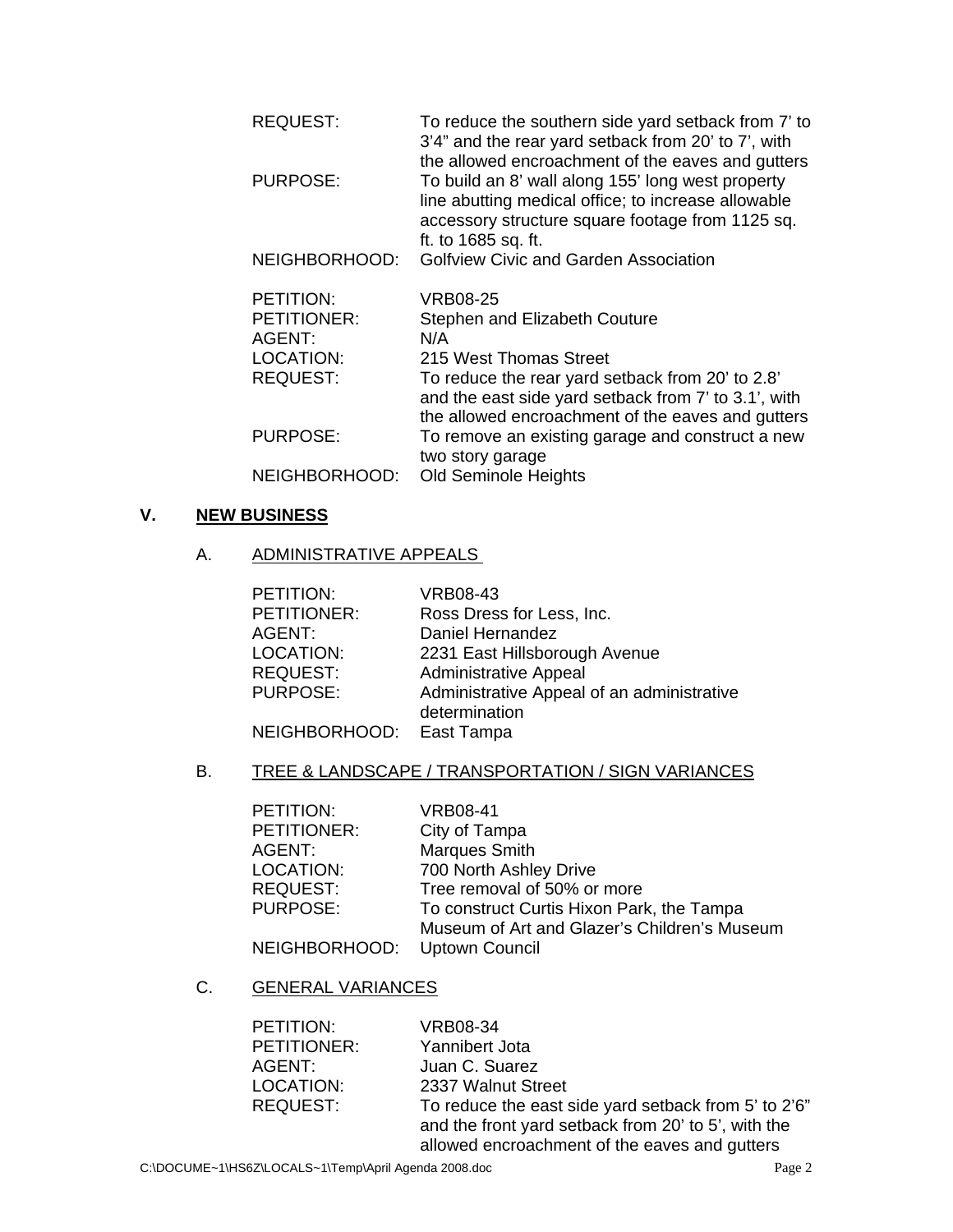| PURPOSE:<br>NEIGHBORHOOD:                                                                                     | To construct a single family home<br>Old West Tampa                                                                                                                                                                                                                                                                                |
|---------------------------------------------------------------------------------------------------------------|------------------------------------------------------------------------------------------------------------------------------------------------------------------------------------------------------------------------------------------------------------------------------------------------------------------------------------|
| PETITION:<br>PETITIONER:<br><b>AGENT:</b><br>LOCATION:<br><b>REQUEST:</b>                                     | <b>VRB08-35</b><br>Johann and Anthony Grieco<br>N/A<br>18902 Woodsage Drive<br>To reduce the wetland setback from 30' to 23', with                                                                                                                                                                                                 |
| <b>PURPOSE:</b><br>NEIGHBORHOOD:                                                                              | the allowed encroachment of the eaves and gutters<br>To construct a residential addition<br><b>Hunters Green</b>                                                                                                                                                                                                                   |
| PETITION:<br>PETITIONER:<br><b>AGENT:</b><br>LOCATION:<br><b>REQUEST:</b><br><b>PURPOSE:</b><br>NEIGHBORHOOD: | <b>VRB08-36</b><br>Carlos Amaya<br>N/A<br>3617 West Carmen Street<br>To reduce the north side yard setback from 3' to 1'<br>and to reduce the minimum building separation<br>distance from 5' to 3', with the allowed<br>encroachment of the eaves and gutters<br>To retain an existing accessory structure<br><b>Oakford Park</b> |
| PETITION:<br>PETITIONER:<br><b>AGENT:</b><br>LOCATION:<br><b>REQUEST:</b><br><b>PURPOSE:</b><br>NEIGHBORHOOD: | <b>VRB08-37</b><br>Jeff Gonzalez and Melonie Wilkerson<br>John Matera<br>6530 Bayshore Boulevard<br>To reduce the wetland setback from 25' to 15' and<br>the front yard setback from 25' to 15', with the<br>allowed encroachment of the eaves and gutters<br>To construct a single family home<br><b>Ballast Point</b>            |
| PETITION:<br>PETITIONER:<br>AGENT:<br>LOCATION:<br><b>REQUEST:</b><br>PURPOSE:<br>NEIGHBORHOOD:               | <b>VRB08-39</b><br>Elizabeth P. Guyton<br>Jonathan Greeves<br>2949 West Knights Avenue<br>To reduce the south side yard setback from 17'7" to<br>10'11", with the allowed encroachment of the eaves<br>and gutters<br>To construct a residential addition<br><b>Bayshore Beautiful</b>                                             |
| PETITION:<br>PETITIONER:<br>AGENT:<br><b>LOCATION:</b><br><b>REQUEST:</b>                                     | <b>VRB08-40</b><br><b>Woodside Tampa Palms, LLC</b><br>John Sabetta<br>16020 Bella Woods Drive<br>To reduce the rear yard setback from 20' to 7.4',<br>with the allowed encroachment of the eaves and<br>gutters                                                                                                                   |
| <b>PURPOSE:</b><br>NEIGHBORHOOD:                                                                              | To construct a single family home<br>Tampa Palms                                                                                                                                                                                                                                                                                   |